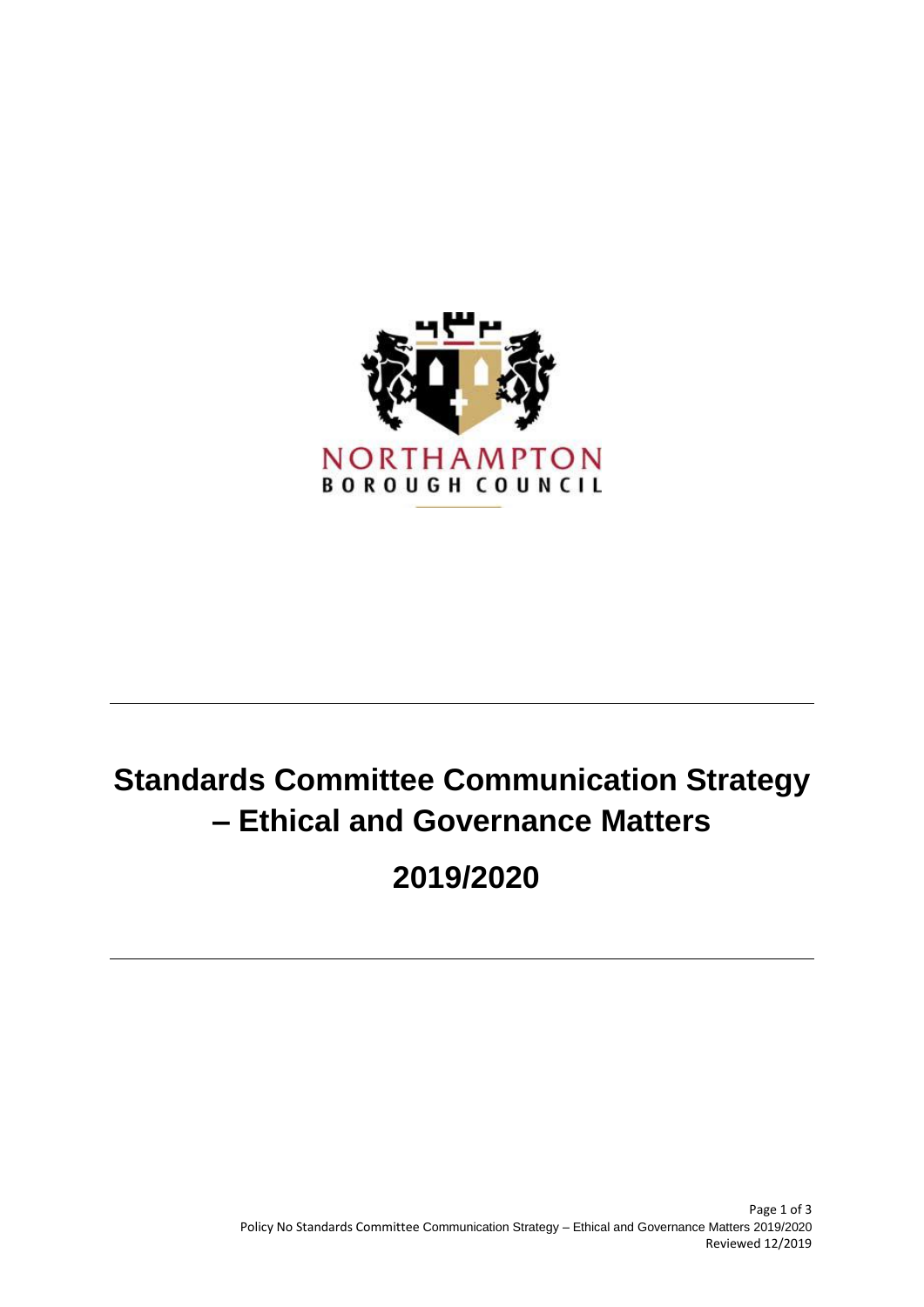Equality Impact Assessment

The Council strives to ensure equality of opportunity for all both as a major employer and as a service provider.

The Standards Committee Communication Strategy – Ethical and Governance Matters 2019/2020 has been equality impact assessed to ensure fairness and consistency for all.

| <b>Author (Post</b> | Democratic and Member Services Manager                                              |  |
|---------------------|-------------------------------------------------------------------------------------|--|
| Holder Title)       |                                                                                     |  |
| Type of             | Communication Strategy for the Standards Committee                                  |  |
| Document            |                                                                                     |  |
| Version             | V2 2019/2020                                                                        |  |
| <b>Number</b>       |                                                                                     |  |
| Document File       | Standards Committee Communication Strategy - Ethical and                            |  |
| Name                | Governance Matters 2019/2020                                                        |  |
| Issue date          | Published 2 December 2019                                                           |  |
| Document Held       | Democratic and Member Services                                                      |  |
| by (name            |                                                                                     |  |
| section)            |                                                                                     |  |
| For internal        | Internal and External                                                               |  |
| publication only    |                                                                                     |  |
| or external also    |                                                                                     |  |
| Document            | http://www.northamptonboroughcouncil.com/councillors/mgCommitteeDetails.aspx?ID=319 |  |
| stored on           |                                                                                     |  |
| council website     |                                                                                     |  |
| <b>Next Review</b>  | Annual review by the Standards Committee - 2020                                     |  |
| Approved by         | <b>Standards Committee</b>                                                          |  |

**Version Control Schedule for** Standards Committee Communication Strategy – Ethical and Governance Matters 2019/2020

| <b>Change History</b> | Date          | Comments                  |
|-----------------------|---------------|---------------------------|
|                       |               |                           |
| Version 1             | December 2018 | Approved by the Standards |
|                       |               | Committee                 |
| Version 2             | December 2019 | Approved by the Standards |
|                       |               | Committee                 |
| Version 3             |               |                           |
| Version 4             |               |                           |
|                       |               |                           |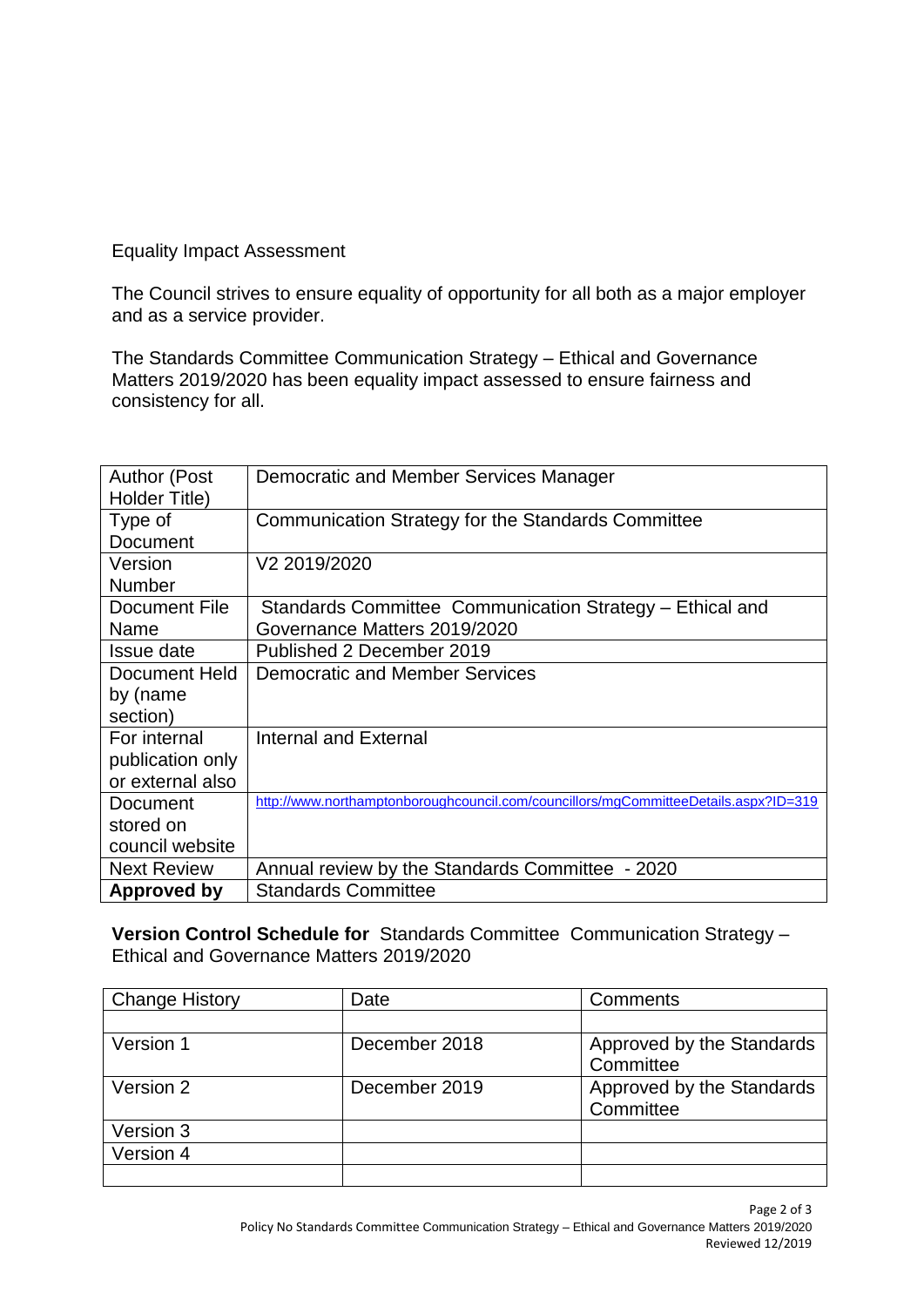Standards Committee Communication Strategy – Ethical and Governance Matters 2019/2020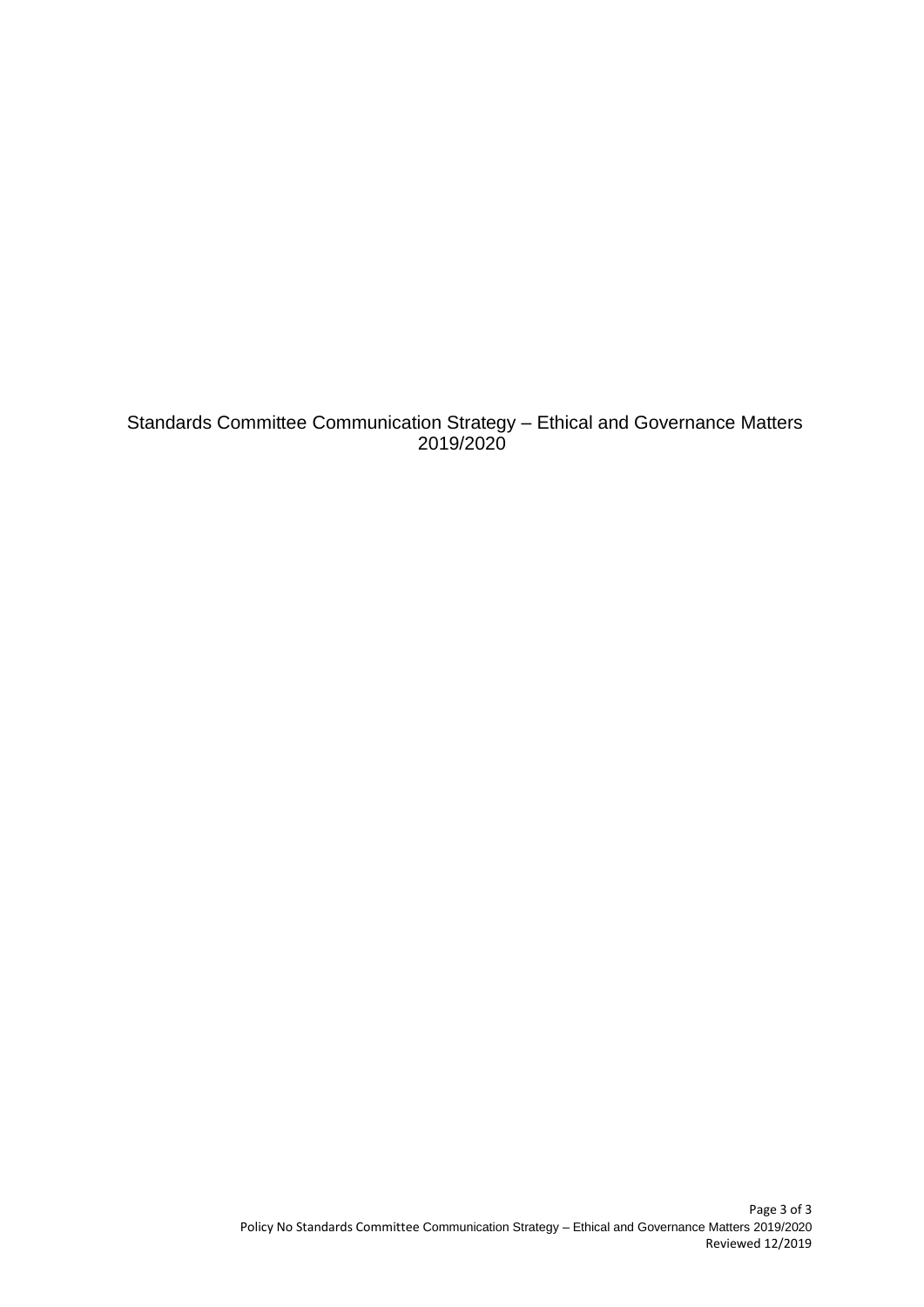#### **NORTHAMPTON BOROUGH COUNCIL**

#### **STANDARDS COMMITTEE**

#### **Communication Strategy – Ethical and Governance Matters**

#### **1 Introduction**

- 1.1 The Standards Committee is responsible for promoting and maintaining high standards of conduct by Members and co-opted Members of the Council; for assisting Members to observe the Members' Code of Conduct and for promoting high ethical standards within Parish Councils. Within its terms of reference the Standards Committee can also undertake any action that improves, promotes, safeguards and facilitates the highest standard of probity and ethical conduct by the Council, its Members and Officers and advise the Council on ethical aspects of good governance standards for public life.
- 1.2 Members of the Standards Committee may also be required to participate directly in the process of dealing with allegations that a Member has breached the Code of Conduct if a Hearing Panel of the Committee is established following an investigation into an alleged breach of the Code.
- 1.3 It is important that individual Members of the Standards Committee are themselves adequately communicated with in ethical and governance matters to enable them to act as effective Members of the Committee.
- 1.4 Ethical and governance matters is a key aspect for all 45 Members of Northampton Borough Council.
- 1.5 It is important that all residents and stakeholders are communicated with on the standards of public life in Northampton.

#### **2 Key Objectives of the Councillor Communication Strategy – Ethical and governance matters**

- To raise the profile of Ethical and Governance Matters and the work of the Standards Committee, both internally and externally.
- To improve understanding amongst Councillors and Officers of the importance of ethical and governance matters.
- To ensure Councillors, the public and key partners are aware of Northampton Borough Council's Code of Conduct.
- To explain to the public what the Council, and the Standards Committee, does to ensure it is governing ethically.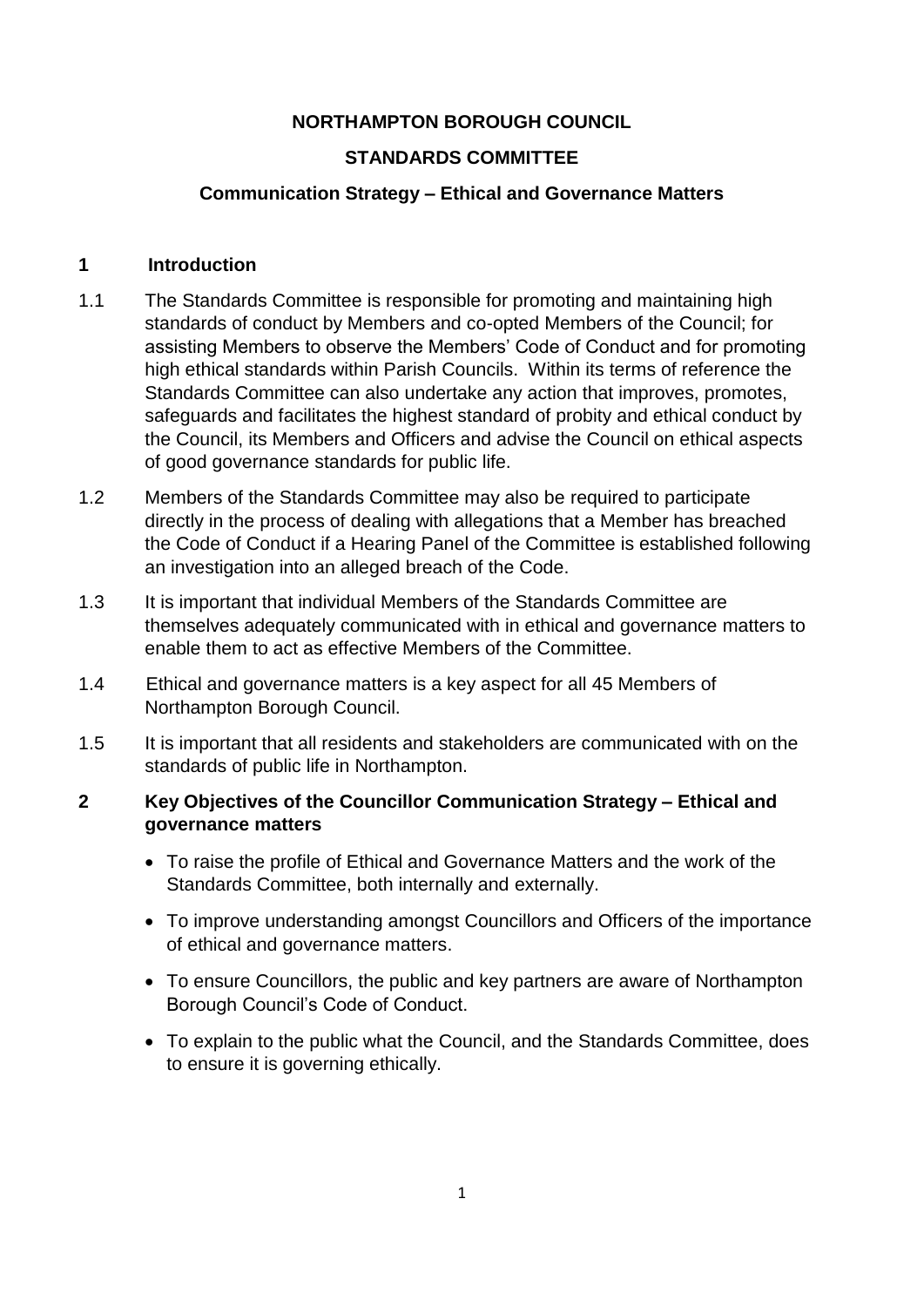## **3 Key Messages**

- 3.1 The Standards Committee is an independent Advisory Committee for the Council which helps to maintain and monitor the standards of public life in Northampton.
- 3.2 Standards of public life in Northampton borough are high.
- 3.3 To communicate clear and consistent key messages highlighting the Council's commitment to being an ethical organisation by ensuring that Councillors uphold their responsibilities and conduct their business in an ethical manner.
- 3.4 To raise the profile of the role of the Standards Committee and promote the important contribution it makes to local community, reinforcing the importance of ethical and governance matters.

## **4 Key Information**

- 4.1 Key information that is provided, includes:
	- Information regarding the role of the Standards Committee and what the Committee does not deal with
	- The membership of the Standards Committee
	- How to contact the Monitoring Officer should an individual want to submit a Code of Conduct complaint

#### **5 Audience**

- 5.1 The audience includes:
	- Residents and other stakeholders in the Borough of Northampton
	- **Members of Northampton Borough Council**
	- Council staff
	- External bodies
	- Local media
	- National and professional media

## **6 Vehicles for publicity**

- 6.1 Vehicles for publicity include:
	- Press releases
	- Standards Committee webpage
	- Council wide publicity, via the Intranet
	- Residents' newsletters